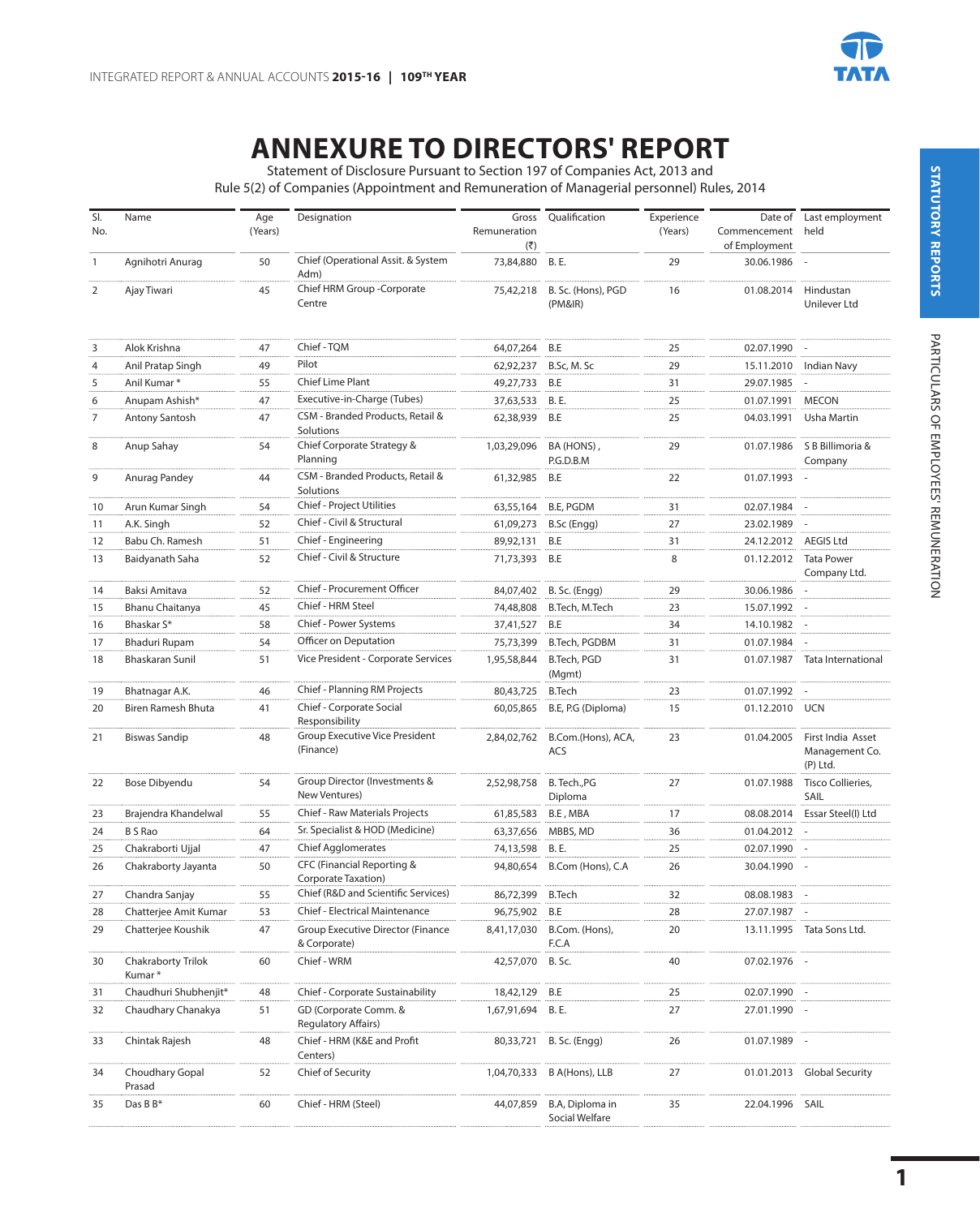## **TATA STEEL**

| SI.<br>No. | Name                         | Age<br>(Years) | Designation                                            | Gross<br>Remuneration<br>(3) | Qualification                | Experience<br>(Years) | Date of<br>Commencement<br>of Employment | Last employment<br>held                        |
|------------|------------------------------|----------------|--------------------------------------------------------|------------------------------|------------------------------|-----------------------|------------------------------------------|------------------------------------------------|
| 36         | Das Binod Kumar              | 58             | Vice President - Coke Sinter & Iron                    | 1,92,59,363                  | B.Tech, M.Tech               | 36                    | 01.08.1980                               |                                                |
| 37         | Das Debashis                 | 56             | Chief - Manufacturing, Long<br>Product                 | 1,05,26,850                  | <b>B.Tech</b>                | 33                    | 01.11.1983                               |                                                |
| 38         | Debashish Choudhury          | 42             | Chief - Procurement (MRO &<br>Services)                | 60,93,530                    | B.Sc, PGD (Mgmt)             | 18                    | 01.07.1997                               | Joined as<br><b>Executive Trainee</b>          |
| 39         | Dharmendra Kumar             | 49             | Chief Projects - RMHS                                  | 62,05,843                    | B. Tech.                     | 27                    | 01.07.1988                               |                                                |
| 40         | <b>Dhir Sandeep</b>          | 47             | Chief HRM - JSR Steel                                  | 66,52,472                    | B.E                          | 23                    | 13.07.1992                               |                                                |
| 41         | D P Samaddar                 | 62             | Chief of Medical Indoor Services                       | 85,51,722                    | MBBS, MD                     | 31                    | 09.10.2013 Telco                         |                                                |
| 42         | Dutta Dibyendu               | 49             | Group Head - M&A and Treasury                          | 1.08.14.016                  | B.COM, C.A ICWA              | 22                    | 16.04.2009                               | Tata Steel, ICRA,<br>Indian Hotels<br>Co. Ltd. |
| 43         | Ghose P K                    | 46             | Chief - Raw Materials Projects                         | 1,09,80,793                  | B. Tech.                     | 24                    | 01.07.1992                               |                                                |
| 44         | <b>Ghosh Probal</b>          | 48             | Chief - (Mechanical Maintenance)                       | 80,84,068                    | <b>B.E.</b>                  | 25                    | 02.07.1990                               |                                                |
| 45         | Ghosh Manab Kumar*           | 55             | Chief - Infrastructure Development<br>- Jamshedpur     | 26,40,361                    | <b>B.E, PGDBM</b>            | 29                    | 14.08.2013 SPCL                          |                                                |
| 46         | Gupte S P*                   | 62             | Chief - (CRC - West)                                   | 39,48,247                    | B. Sc. (Engg)                | 39                    | 04.10.1976                               |                                                |
| 47         | Gupta Ashish Kumar           | 45             | Chief - Customer Service Division<br>& Logistics       | 72,07,465                    | B.E                          | 22                    | 01.07.1993 -                             |                                                |
| 48         | Gupta Avneesh                | 52             | Principal Executive Officer                            | 1,26,74,383                  | B.Tech, PGDBM                | 29                    | 01.07.1986                               |                                                |
| 49         | Haldar Sujit Kumar           | 58             | Chief - Coke Plants                                    | 95,42,123                    | <b>B.Tech</b>                | 35                    | 07.03.1996 IISCO                         |                                                |
| 50         | Imam Safdar                  | 52             | Pilot                                                  | 72,32,998                    | B A (Hons), M A              | 31                    | 14.11.2008                               |                                                |
| 51         | Jha Dwarika Nand             | 56             | Chief - Coke Sinter & Iron - KPO                       | 1,33,66,672                  | B.Sc,. (Engg), PGD<br>(Mgmt) | 35                    | 01.08.1980                               |                                                |
| 52         | J. Mohan Sinha               | 55             | Chief - Rail Logistics                                 | 60,45,610                    | B.Sc (Engg)                  | 31                    | 10.07.1984                               |                                                |
| 53         | Jha Rajesh Ranjan            | 46             | Vice President Engg. - KPO                             | 2,12,50,140                  | <b>B.E, P.G.D.B.M</b>        | 25                    | 02.07.1990                               | Tata Projects Ltd                              |
| 54         | Joseph Chacko                | 56             | Officer on Deputation                                  | 67,73,470                    | B.Com, C.A, ICWA             | 33                    | 01.07.1982                               |                                                |
| 55         | K.V. Singh                   | 50             | Chief - Project HSM                                    | 60,27,412                    | B.Sc (Engg)                  | 25                    | 01.10.1990                               |                                                |
| 56         | Kanagat Alok                 | 64             | V P - (Engineering & Projects)                         | 3,19,08,014                  | B.Tech, M.B.A                | 40                    |                                          | 08.04.2013 Tata Power<br>Company Ltd.          |
| 57         | Kanchinadham<br>Parvatheesam | 40             | <b>Company Secretary</b>                               | 97,78,369                    | C.S, LLB, MBL, MBA           | 16                    | 12.01.2015 Infosys                       |                                                |
| 58         | Kar Ajit                     | 47             | Chief - Electrical Maintenance Iron<br>Making          | 66,97,014 B.Tech             |                              | 23                    | 13.07.1992 -                             |                                                |
| 59         | Kedia Sanjay Kumar           | 53             | Chief - Mechanical Maint.<br><b>Steel Making</b>       | 74,65,084 B.E                |                              | 24                    | 20.09.1991                               | Century Cement &<br>Maihar Cement              |
| 60         | Kothari A.D.                 | 47             | Chief - Project Coke, Sinter & Iron                    | 91,26,619                    | B. Tech.                     | 24                    | 01.07.1991                               |                                                |
| 61         | Kuchroo Sahabji              | 52             | Chief - (KBP & Projects), West<br>Bokaro               | 65,54,866                    | B.E                          | 27                    | 29.09.1988                               |                                                |
| 62         | Kumar Prabhat                | 48             | <b>COMS</b> (Industrial Products,<br>Projects & Export | 81,01,260                    | <b>B.Tech</b>                | 25                    | 01.10.1990                               |                                                |
| 63         | Kumar Rajesh                 | 49             | Chief - LD#3 & TSCR                                    | 81,71,094                    | B.Tech, P.G.D.B.M            | 28                    | 01.07.1987                               |                                                |
| 64         | Kumar Sharat Chandra         | 53             | Chief - Project Environment                            | 79,46,247                    | B. Sc. (Engg)                | 30                    | 01.07.1985 -                             |                                                |
| 65         | Kumar T.S. Suresh            | 58             | Chief - Natural Resources Division                     | 94,50,598                    | B. Sc., M,Sc                 | 14                    | 20.07.2009                               | <b>ACC Ltd</b>                                 |
| 66         | Kumar Ashok                  | 54             | Chief - Technology Officer, Process                    | 1,19,68,953                  | <b>B.Tech</b>                | 31                    | 01.07.1984                               |                                                |
| 67         | Kumar D                      | 58             | Chief - Buss. Analysis Investments<br>& New Venture    | 69,37,671                    | B.Com, C.A, ICWA             | 30                    | 02.11.1985                               |                                                |
| 68         | Kumar Rajiv                  | 48             | Vice President Operation - KPO                         | 1,63,16,237                  | B. Sc. (Engg)                | 25                    | 01.10.1990                               |                                                |
| 69         | Kumar Suresh                 | 58             | Vice President - Shared Services                       | 1,54,56,506                  | B.Tech, P.G.D.B.M            | 35                    | 01.08.1982                               |                                                |
| 70         | Lal Mohan*                   | 63             | Vice President - Projects                              | 1,15,72,613                  | B.Sc (Engg),<br>P.G.D.B.M    | 37                    | 09.01.1978 -                             |                                                |
| 71         | Lall Meena                   | 51             | Chief - (Legal & Compliance)                           | 80,52,208                    | B. Sc., LLB                  | 26                    | 10.01.1990                               |                                                |
| 72         | Lt. Gen.(Dr.) G. Ramdas      | 65             | General Manager - Medical<br>Services                  | 73,28,726                    | MBBS, MS, MSH                | 3                     | 07.06.2012 -                             |                                                |
| 73         | Mahashabde Vinay V           | 50             | Chief - Technology Officer, Flat<br>Products           | 87,25,851                    | <b>B.Tech</b>                | 29                    | 01.07.1986                               |                                                |
| 74         | Mallika Bohm                 | 51             | Sr. Manager - Special Coatings                         | 1,04,38,936                  | M.Sc, PHD                    | 13                    | 01.08.2014                               | Tata Steel UK                                  |
|            |                              |                |                                                        |                              |                              |                       |                                          |                                                |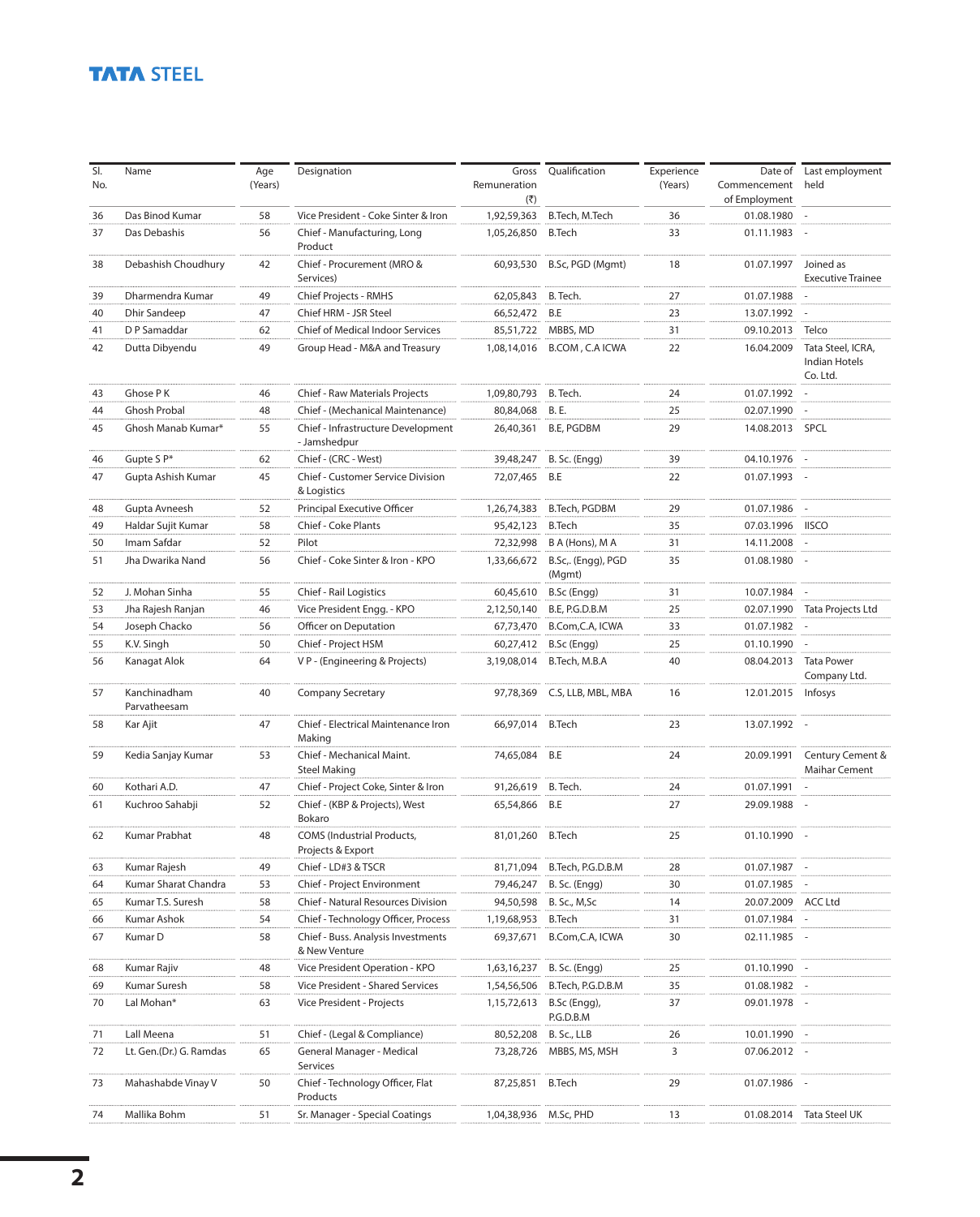

| SI.<br>No. | Name                         | Age<br>(Years) | Designation                                     | Gross<br>Remuneration<br>(₹) | Qualification              | Experience<br>(Years) | Date of<br>Commencement<br>of Employment | Last employment<br>held                                      |
|------------|------------------------------|----------------|-------------------------------------------------|------------------------------|----------------------------|-----------------------|------------------------------------------|--------------------------------------------------------------|
| 75         | Manish Mishra                | 47             | Chief Regulatory Affairs, India                 | 69,65,777                    | B. Tech.                   | 25                    | 01.02.2006                               | <b>Global Steel</b><br>Holing                                |
| 76         | Manish Sharma                | 51             | Principal Executive Officer<br>(Corporate)      | 1,64,55,606                  | B. Tech, PGD<br>(MGMT)     | 24                    | 25.08.1991                               |                                                              |
| 77         | Mishra Parthasarathi         | 51             | Chief - HRM KLNR Steel                          | 83,42,781                    | B. Tech.                   | 21                    | 02.09.2013 -                             |                                                              |
| 78         | Mishra Prakhar               | 55             | Chief - Coke Ovens                              | 87,37,024                    | <b>B.Tech</b>              | 31                    | 01.07.1984                               |                                                              |
| 79         | Misra Arun                   | 50             | Vice President - Gopalpur Project               | 1,69,81,445                  | <b>B.Tech</b>              | 27                    | 01.07.1988                               |                                                              |
| 80         | Mitra Nil Ratan              | 58             | Pilot                                           | 72,88,308                    | M.A, LLB                   | 37                    | 02.06.2008                               | Bhoomika Airways                                             |
| 81         | Mohanty Bibhudutta           | 48             | Chief - (Processing & Logistics)<br>OMQ         | 63,75,127 B.E                |                            | 23                    | 18.01.1993 -                             |                                                              |
| 82         | Mokashi S                    | 58             | Chief - Group Information Services              | 1,41,03,844                  | B.Tech, P.G.D.B.M          | 34                    | 01.02.1982                               |                                                              |
| 83         | Murty V S N                  | 65             | Advisor to GED F&C & CFO &<br>Director          | 1,39,69,120                  | B.Com,C.A                  | 39                    | 01.06.1976 -                             |                                                              |
| 84         | Narendra Kumar Gupta         | 48             | Chief - (S E Block)                             | 63,68,377 B. Tech,           |                            | 25                    | 01.07.1990                               |                                                              |
| 85         | Narendran TV                 | 50             | MD (India and South East Asia)                  | 7,79,80,483                  | B.E, PGD (Mgmt)            | 27                    | 01.07.1988                               |                                                              |
| 86         | Nandan Krishna *             | 60             | Chief - Corporate Relations & Land<br>Mgmt.-JSR | 51,99,722 LLB                |                            | 38                    | 07.12.1977 -                             |                                                              |
| 87         | P. Anand                     | 46             | Chief - Marketing (BPS & S - Retail)            | 65,64,864                    | B.E                        | 22                    | 12.07.1993                               |                                                              |
| 88         | Pal Atanu Ranjan             | 48             | Chief - RTG                                     | 65.93.843                    | B.Tech, Ph D               | 25                    | 22.04.1991                               |                                                              |
| 89         | Panda Amitabh                | 48             | Group Head - Shipping & Logistics               | 89,31,982                    | B.E, PGDBM                 | 27                    | 01.10.2004                               | TISCO, ICICI Bank<br>Ltd, Free Markets<br>Services Pvt. Ltd. |
| 90         | Pandey Hari Ignatius         | 55             | Sr. Consultant                                  |                              | 68,71,977 MBBS, M S        | 17                    | 02.09.1998                               | Radhaswamy<br>Satsang Hospital                               |
| 91         | Pandey Subodh                | 46             | Executive-in-Charge (Tubes)                     | 96,21,420 B.Tech             |                            | 23                    | 13.07.1992 -                             |                                                              |
| 92         | Pathak Sudhansu              | 54             | Vice President - Steel<br>Manufacturing         |                              | 1,62,60,123 B.E, P.G.D.B.M | 31                    | 01.01.1986                               |                                                              |
| 93         | Pati Srikant Kumar           | 57             | Chief - Environment Management                  | 77,49,415                    | B.Sc (Engg),<br>P.G.D.B.M  | 34                    | 01.07.1981 -                             |                                                              |
| 94         | Peeyush Gupta                | 47             | Vice President - Steel Marketing<br>& Sales     | 1,72,62,820                  | B.E, MBA                   | 23                    | 01.01.1993                               |                                                              |
| 95         | Prasanta Mallick             | 51             | General Manager - (Corporate<br>Services) KPO   | 62,57,398                    | AMIE                       | 31                    | 30.03.1988                               | Suburban<br>Industries Pvt Ltd.                              |
| 96         | Praveen Sood                 | 54             | Chief - (Corporate & International<br>Taxation) | 60,69,030                    | B.Com, C.A                 | 27                    | 15.11.1988                               |                                                              |
| 97         | Purohit Sushil Kumar         | 54             | Pilot                                           | 68,48,577                    | LLB                        | 10                    | 03.04.2006                               |                                                              |
| 98         | R R Satapathy                | 49             | Chief - (Processing & Logistics)<br>OMQ         | 61,77,314                    | AMIE                       | 22                    | 01.12.1993 -                             |                                                              |
| 99         | R.V. Ramna                   | 54             | Chief - G Blast Furnace                         | 75,08,531                    | B. Tech                    | 29                    | 30.06.1986                               |                                                              |
| 100        | Ravichandran V               | 54             | CSM - Automotive & Industrial<br>Products       | 63,91,214                    | Dip-Engg                   | 17                    |                                          | 22.06.1998 NSL Limited                                       |
| 101        | Rajesh N                     | 49             | Chief - Manufacturing, Flat Product             | 84,79,654                    | <b>B.Tech</b>              | 27                    | 01.07.1988                               |                                                              |
| 102        | Rajoria Sanjay               | 50             | General Manager (WB)                            | 80,57,656                    | B.E                        | 27                    | 01.07.1988                               |                                                              |
| 103        | Ranganath R                  | 56             | Vice President - Finance India &<br>SE Asia     | 1,75,30,489 B.Sc, C.A        |                            | 32                    |                                          | 16.05.2013 Cairn India Ltd.                                  |
| 104        | Ranjan Rajiv                 | 57             | Chief - Project Power Systems                   |                              | 74,08,530 B. Sc. (Engg)    | 35                    | 01.08.1980                               |                                                              |
| 105        | Ranjan Amrendra              | 56             | Chief of Electrical Maintenance                 |                              | 91,81,025 B.Tech, PGDBM    | 35                    | 01.07.1980                               |                                                              |
| 106        | Reddy Polimera<br>Srinivasa* | 52             | Chief - Strategic Project<br>Procurement        |                              | 26,66,680 B.Tech, M.Tech   | 28                    | 30.01.1988                               |                                                              |
| 107        | Ritu Raj Sinha               | 48             | Chief - Corporate Services                      | 65,76,924 B.E                |                            | 25                    | 01.10.1990                               |                                                              |
| 108        | Salar Nirbhay Singh          | 49             | Chief - Project Planning                        |                              | 73,30,140 B.E, M.Tech      | 25                    |                                          | 01.07.2013 Tata Power<br>Company Ltd.                        |
| 109        | Samir Chakrabarti            | 57             | Chief - Customer Relationship<br>Mgmt.          | 65,69,517 B. Tech.           |                            | 33                    | 02.08.1982                               |                                                              |
| 110        | Sanak Ghosh                  | 55             | Chief (Quarry - AB & E), West<br>Bokaro         | 62,49,629 B. Tech.           |                            | 33                    | 02.08.1982 -                             |                                                              |
|            |                              |                |                                                 |                              |                            |                       |                                          |                                                              |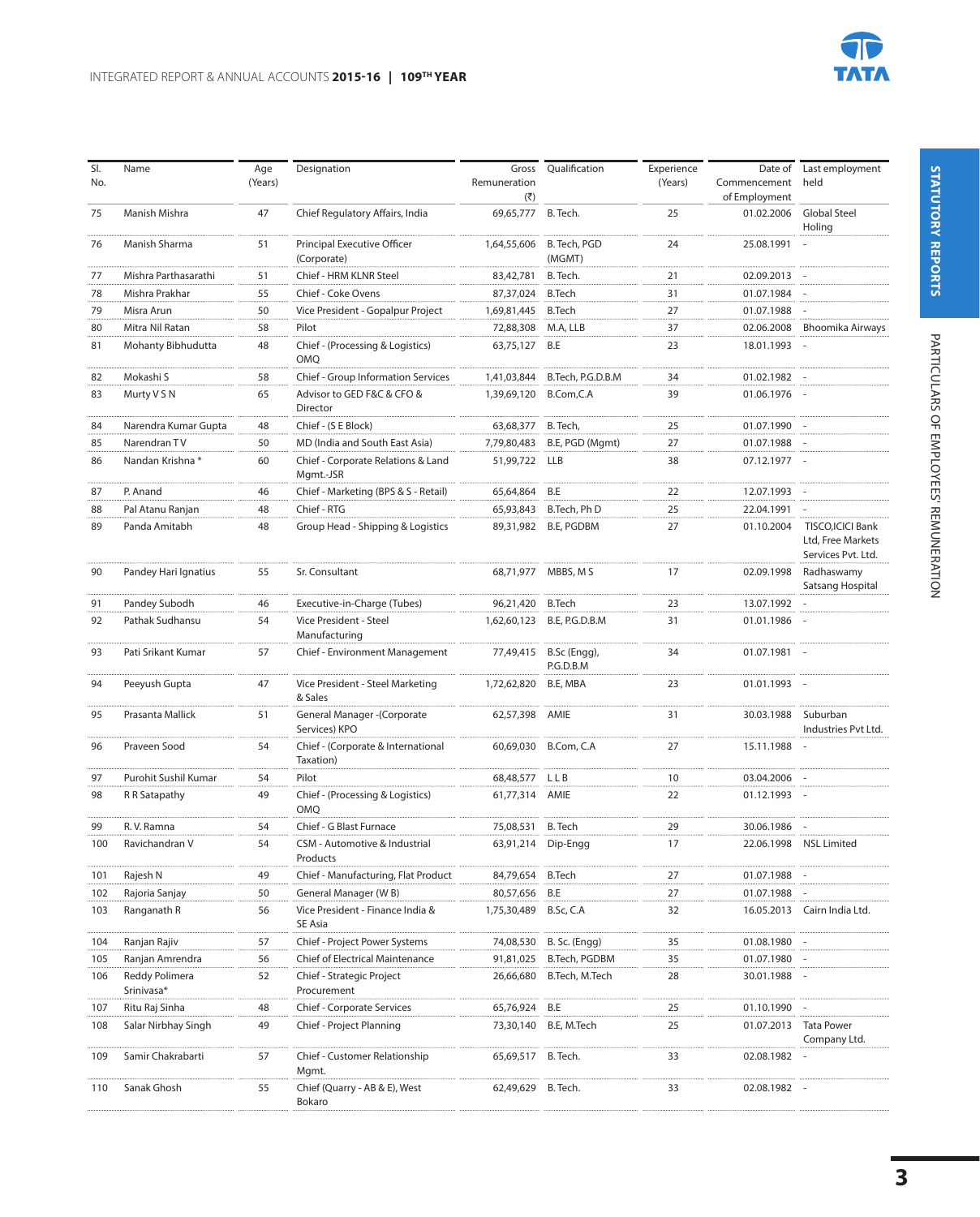## **TATA STEEL**

| SI. | Name                   | Age     | Designation                                       | Gross                                | Qualification                           | Experience | Date of                       | Last employment                                   |
|-----|------------------------|---------|---------------------------------------------------|--------------------------------------|-----------------------------------------|------------|-------------------------------|---------------------------------------------------|
| No. |                        | (Years) |                                                   | Remuneration<br>$(\overline{\zeta})$ |                                         | (Years)    | Commencement<br>of Employment | held                                              |
| 111 | Sandeep Kumar          | 47      | Executive-In-Charge (IBMD)                        | 68,21,924                            | B.Tech., PGD<br>(Mgmt)                  | 24         | 01.07.1991 -                  |                                                   |
| 112 | Sanjay S Sahni         | 43      | CSM-Automotive & Industrial<br>Products           | 63,40,036                            | B.E                                     | 21         | 01.04.2006                    | NatSteel Iranian                                  |
| 113 | Satyanarayana Sistla*  | 60      | Chief - Automation                                | 31,74,287                            | B.Tech, M.Tech                          | 23         | 07.04.1993                    |                                                   |
| 114 | Sarajit Jha            | 40      | Chief - Corporate Strategy                        | 70,89,834                            | B. Sc (Hons)                            | 16         | 01.04.2015                    | <b>Tata Business</b><br><b>Support Services</b>   |
| 115 | Sarkar Atrayee         | 45      | COMS (Branded Products, Retail &<br>Solutions)    |                                      | 83,21,399 B.A, PDDBM                    | 20         | 01.06.1998                    | Hindustan Lever<br>Ltd.                           |
| 116 | Sarkar Prosenjit       | 57      | Chief - Project Utilities                         | 1,79,92,551                          | B. Sc.<br>(Engg), PGDBM                 | 35         | 02.02.1981 -                  |                                                   |
| 117 | Sarvesh Kumar          | 49      | Chief Corp. Comm. - Brand Mgmt.<br>& Strat. Comm. | 60,36,442 BA,MBA                     |                                         | 14         | 03.07.2001 -                  |                                                   |
| 118 | Saxena Anurag          | 49      | Chief - Electrical Maint. Steel<br>Making         | 77,10,660                            | B.E,MBA                                 | 28         |                               | 17.12.1999 National Fertilizers                   |
| 119 | Sen Anand              | 56      | President - TQM & Steel Business                  | 4,08,99,164                          | B.Tech (Hons), Met.<br>Engg., P.G.D.B.M | 34         | 27.07.1981                    |                                                   |
| 120 | Shah Samita            | 45      | Group Head - Corp Finance & Risk<br>Management    | 1,03,48,734                          | B A(Hons), PG<br>Diploma                | 23         | 18.10.2012 Axis Bank          |                                                   |
| 121 | Sharad Kumar           | 52      | Chief - Power Management                          | 72,78,062                            | B. Tech.                                | 29         | 01.07.1986 -                  |                                                   |
| 122 | Sharma Sharad Kumar    | 49      | Officer on Deputation                             | 68,24,740                            | B. Tech.                                | 27         | 01.07.1988                    |                                                   |
| 123 | Shashi Shekhar Hota    | 56      | Chief HRM - Raw Materials                         | 61,52,101                            | M.Com, PGD<br>(MGMT)                    | 30         | 07.06.1985                    |                                                   |
| 124 | Shukla Shobhit         | 58      | Chief - (Corporate Audit &<br>Assurance) I & SEA  | 74,70,915                            | B.Com, C.A                              | 30         | 19.03.1986                    |                                                   |
| 125 | Singh Prakash          | 44      | Executive-in-Charge (Growth<br>Shop)              | 70,75,522 B.E                        |                                         | 22         | 01.07.1993                    |                                                   |
| 126 | Singh Jai Prakash      | 59      | Chief - Projects (Jamshedpur)                     |                                      | 90,96,013 B. Sc. (Engg)                 | 35         | 30.03.1981                    | DET, Jamshepur,<br>Principal R.I.T,<br>Jamshedpur |
| 127 | Singh Manish Kumar     | 49      | Chief - Automation                                | 79,21,972                            | B. Sc. (Engg)                           | 20         | 02.05.1996                    | RINL                                              |
| 128 | Singh SK               | 47      | General Manager (Jharia)                          | 91,09,996                            | <b>B.Tech</b>                           | 24         | 01.07.1991                    |                                                   |
| 129 | Singh Uttam            | 47      | <b>Chief - Blast Furnaces</b>                     | 1,05,35,322                          | <b>B.Tech</b>                           | 23         | 13.07.1992                    |                                                   |
| 130 | Singhal Rajeev         | 52      | Vice President - Raw Material                     | 1,76,81,689                          | B.Tech, P.G.D.B.M                       | 30         | 01.07.1985                    |                                                   |
| 131 | Sinh Devraj            | 55      | Chief (Corporate Legal - Finance<br>& M&A)        | 75,70,004                            | B.A (Hons), LLB                         | 25         | 01.09.2008                    | Larsen & Tourbro<br>Ltd.                          |
| 132 | Sinha Arvind Kumar     | 59      | Chief - Electrical T & D                          | 79,09,610                            | B.Tech, P.G.D.B.M                       | 37         | 01.01.1979                    |                                                   |
| 133 | Soni Rajiv Kumar       | 55      | Executive-In-Charge(Global<br>Wires-India)        | 96,26,445                            | B. Sc. (Engg),<br><b>PGDBM</b>          | 33         | 02.08.1982                    |                                                   |
| 134 | Srivastava Ved Prakash | 56      | Chief IT - Architecture & Tech<br>Support         | 85,21,478                            | B.Tech, PGD<br>(Mgmt)                   | 35         | 01.08.1980                    |                                                   |
| 135 | Subhra Baran Sengupta  | 55      | Chief - Project Engineering                       | 62.03.581                            | B. Tech, ME, ICWA                       | 33         |                               | 18.11.2013 Ausenco Ind. Ltd.                      |
| 136 | Subrata Das            | 48      | Chief (Jamadoba Group)                            | 62,51,067                            | B. Tech.                                | 25         | 01.07.1990                    |                                                   |
| 137 | Sudhanshu Kumar        | 57      | Chief - Town Infrastructure &<br>Logistics        | 98,13,629                            | B.Sc (Engg),<br>P.G.D.B.M               | 32         | 08.08.1983 -                  |                                                   |
| 138 | Sumit Shubhadarshan    | 47      | Chief - Group Investment<br>Management            | 71,59,585                            | B.Sc, CA                                | 21         | 12.12.1994                    |                                                   |
| 139 | Sundara Ramam D B      | 46      | Executive-in-Charge (FAM)                         | 1,04,52,477                          | B. Sc. (Engg)                           | 25         | 28.07.1990                    |                                                   |
| 140 | Sunder Shyam*          | 54      | Chief - Corporate Safety                          | 35,41,941                            | B.E                                     | 32         | 08.08.1983                    |                                                   |
| 141 | Suri Kulvin            | 55      | Chief - Corporate Communication<br>India &SEA     | 63,06,241                            | <b>B.Com</b>                            | 32         | 02.01.1984 -                  |                                                   |
| 142 | Sushanta Kumar Mishra  | 45      | Officer on Deputation                             | 65,59,440                            | B. Tech.                                | 21         | 01.07.1994                    |                                                   |
| 143 | <b>Talwar Dipali</b>   | 46      | <b>Group General Counsel</b>                      | 1,34,33,914                          | B.A, LLB, LL.M                          | 21         | 30.06.2014                    |                                                   |
| 144 | Thomas M C             | 44      | General Manager (O M & Q)                         | 1,57,54,526                          | B.E                                     | 23         | 01.07.1992                    |                                                   |
| 145 | Tiwari Satish Kumar    | 50      | Chief of Mechanical Maintenance                   | 76,19,484                            | B.E                                     | 26         | 01.07.1989                    |                                                   |